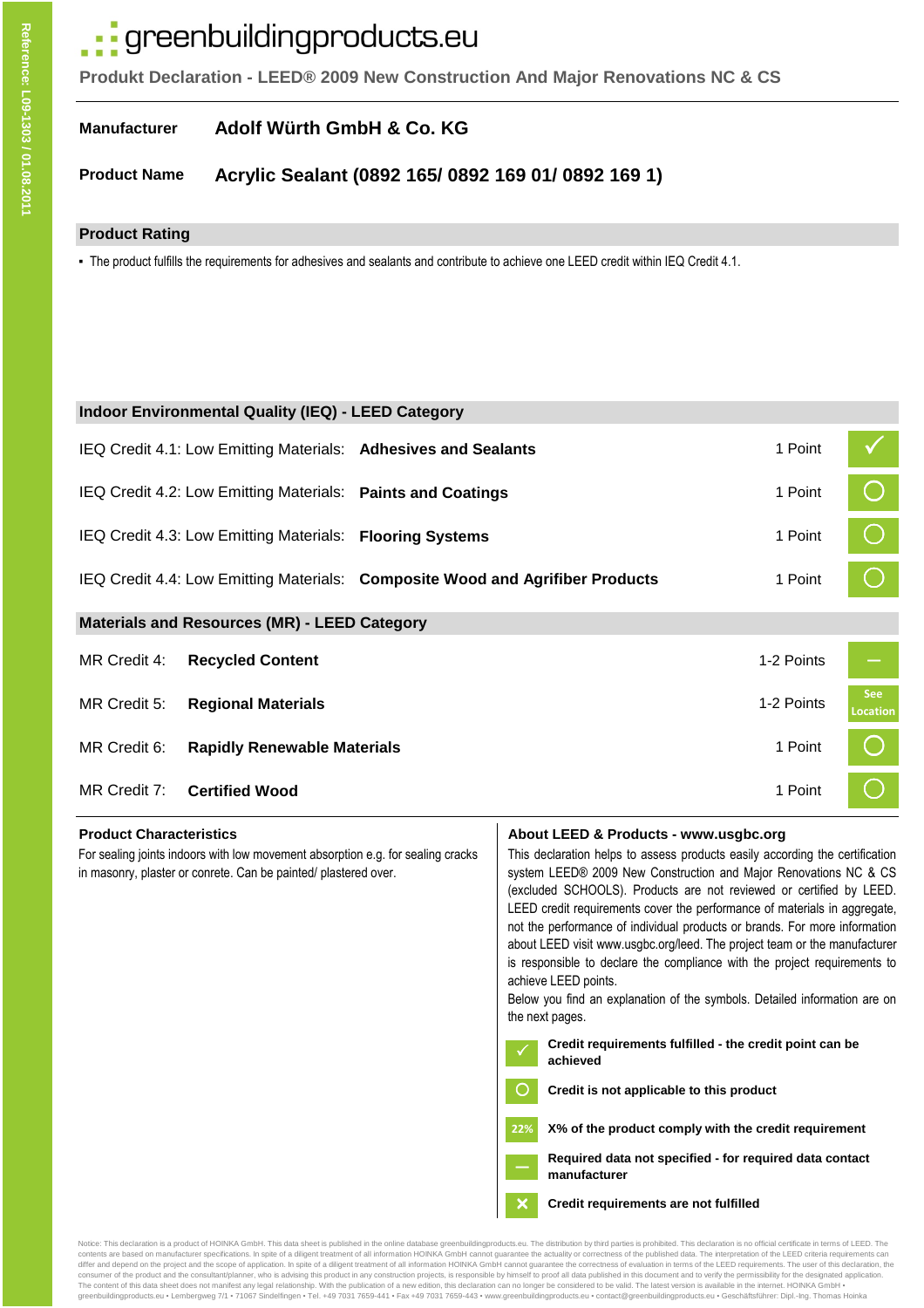# greenbuildingproducts.eu

**Produkt Declaration - LEED® 2009 New Construction And Major Renovations NC & CS**

#### **Manufacturer Adolf Würth GmbH & Co. KG**

#### **Product Name Acrylic Sealant (0892 165/ 0892 169 01/ 0892 169 1)**

### **IEQ Credit 4.1: Low Emitting Materials: Adhesives and Sealants (1 Point)**

#### **Intent**

Reduce the quantity of indoor air contaminants that are odorous, irritating and/or harmful to the comfort and well-being of installers and occupants caused by adhesives and sealants applied on site.

#### **Requirement**

All adhesive, sealants and sealant primers used on the interior of the building (defined as inside of the weatherproofing system and applied on-site) must comply shall comply with the VOC content limits of the following:

- SCAQMD Rule #1168 (effective date of July 1, 2005 and rule amendment date of January 7, 2005),
- Aerosol Adhesives must comply with Green Seal Standard for Commercial Adhesives GS-36 requirements in effect on October 19, 2000.

# **IEQ Credit 4.2: Low Emitting Materials: Paints and Coatings (1 Point)**

#### **Intent**

Reduce the quantity of indoor air contaminants that are odorous, irritating and/or harmful to the comfort and well-being of installers and occupants caused by paints and coatings applied on site.

#### **Requirement**

Paints and coatings used on the interior of the building (defined as inside of the weatherproofing system and applied on-site) must comply with the VOC content limits of the following:

- Green Seal Standard GS-11, Paints Edition, May 20, 1993,
- Green Seal Standard GC-03, Anti-Corrosive Paints, Second Edition, January 7, 1997, and

▪ South Coast Air Quality Management District (SCAQMD) Rule 1113, Architectural Coatings, rules in effect on January 1, 2004.

#### **Detailed Rating**

| No | <b>Product Name</b>                                   | <b>Manufacturer</b>                     | <b>Related</b><br>Credit | <b>Product Type</b>                 | <b>VOC-Content</b><br>Allowable | Product   | <b>Contribution of Product</b>                                        |  |
|----|-------------------------------------------------------|-----------------------------------------|--------------------------|-------------------------------------|---------------------------------|-----------|-----------------------------------------------------------------------|--|
| A1 | Acrylic Sealant (0892 165/<br>0892 169 01/0892 169 1) | Adolf Würth GmbH IEQ Credit<br>& Co. KG | 4.1                      | Architectural<br>(SCAQMD Rule 1168) | 250g/l                          | $<$ 18q/l | The product fulfills the<br>requirements for adhesives &<br>sealants. |  |

Notice: This declaration is a product of HOINKA GmbH. This data sheet is published in the online database greenbuildingproducts.eu. The distribution by third parties is prohibited. This declaration is no official certifica contents are based on manufacturer specifications. In spite of a diligent treatment of all information HOINKA GmbH cannot guarantee the actuality or correctness of the published data. The interpretation of the LEED criteri consumer of the product and the consultant/planner, who is advising this product in any construction projects, is responsible by himself to proof all data published in this document and to verify the permissibility for the The content of this data sheet does not manifest any legal relationship. With the publication of a new edition, this declaration can no longer be considered to be valid. The latest version is available in the internet. HOI greenbuildingproducts.eu ▪ Lembergweg 7/1 ▪ 71067 Sindelfingen ▪ Tel. +49 7031 7659-441 ▪ Fax +49 7031 7659-443 ▪ www.greenbuildingproducts.eu ▪ contact@greenbuildingproducts.eu ▪ Geschäftsführer: Dipl.-Ing. Thomas Hoinka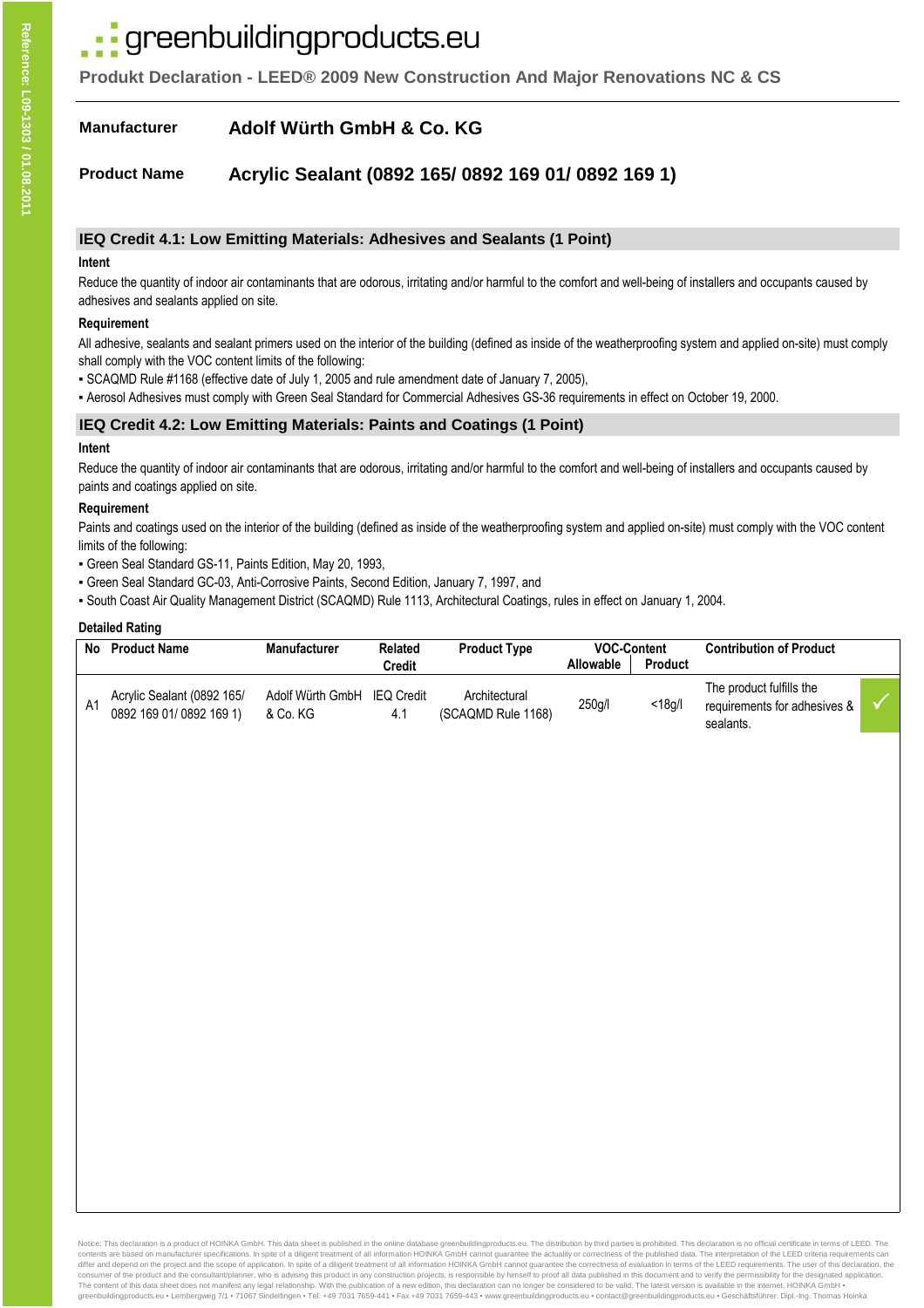# · greenbuildingproducts.eu

**Produkt Declaration - LEED® 2009 New Construction And Major Renovations NC & CS**

#### **Manufacturer Adolf Würth GmbH & Co. KG**

#### **Product Name Acrylic Sealant (0892 165/ 0892 169 01/ 0892 169 1)**

### **MR Credit 4: Recycled Content (1-2 Points)**

#### **Intent**

To increase demand for building products that incorporate recycled content materials, thereby reducing impacts resulting from extraction and processing of virgin materials.

#### **Requirement**

Use materials with recycled content\* such that the sum of post-consumer\*\* recycled content plus one-half of the pre-consumer\*\*\* content constitutes at least 10%/20% (based on cost) of the total value of the materials in the project.

The minimum percentage materials recycled for each point threshold is as follows:

▪ 10% Recycled Content -> 1 Point

▪ 20% Recycled Content -> 2 Points.

Recycled content is defined in accordance with the International Organization of Standards document, ISO 14021 — Environmental labels and declarations — Self-declared environmental claims (Type II) environmental labeling).

\*\* Postconsumer material is defined as waste material generated by households or by commercial, industrial and institutional facilities in their role as end-users of the product, which can no longer be used for its intended purpose.

\*\*\* Preconsumer material is defined as material diverted from the waste stream during the manufacturing process. Reutilization of materials (i.e., rework, regrind or scrap generated in a process and capable of being reclaimed within the same process that generated it) is excluded.

#### **Detailed Rating**

|    | No Product Name                                       | <b>Manufacturer</b>          | <b>Recycled Content</b><br>Post- | Pre-             | <b>Contribution of Product</b> |  |
|----|-------------------------------------------------------|------------------------------|----------------------------------|------------------|--------------------------------|--|
|    |                                                       |                              | Consumer                         | Consumer         |                                |  |
| A1 | Acrylic Sealant (0892 165/<br>0892 169 01/0892 169 1) | Adolf Würth GmbH<br>& Co. KG | Not<br>specified                 | Not<br>specified | No recycled content specified. |  |

Notice: This declaration is a product of HOINKA GmbH. This data sheet is published in the online database greenbuildingproducts.eu. The distribution by third parties is prohibited. This declaration is no official certifica contents are based on manufacturer specifications. In spite of a diligent treatment of all information HOINKA GmbH cannot guarantee the actuality or correctness of the published data. The interpretation of the LEED criteri consumer of the product and the consultant/planner, who is advising this product in any construction projects, is responsible by himself to proof all data published in this document and to verify the permissibility for the greenbuildingproducts.eu • Lembergweg 7/1 • 71067 Sindelfingen • Tel. +49 7031 7659-441 • Fax +49 7031 7659-443 · www.greenbuildingproducts.eu • contact@greenbuildingproducts.eu • Geschäftsführer: Dipl.-Ing. Thomas Hoinka